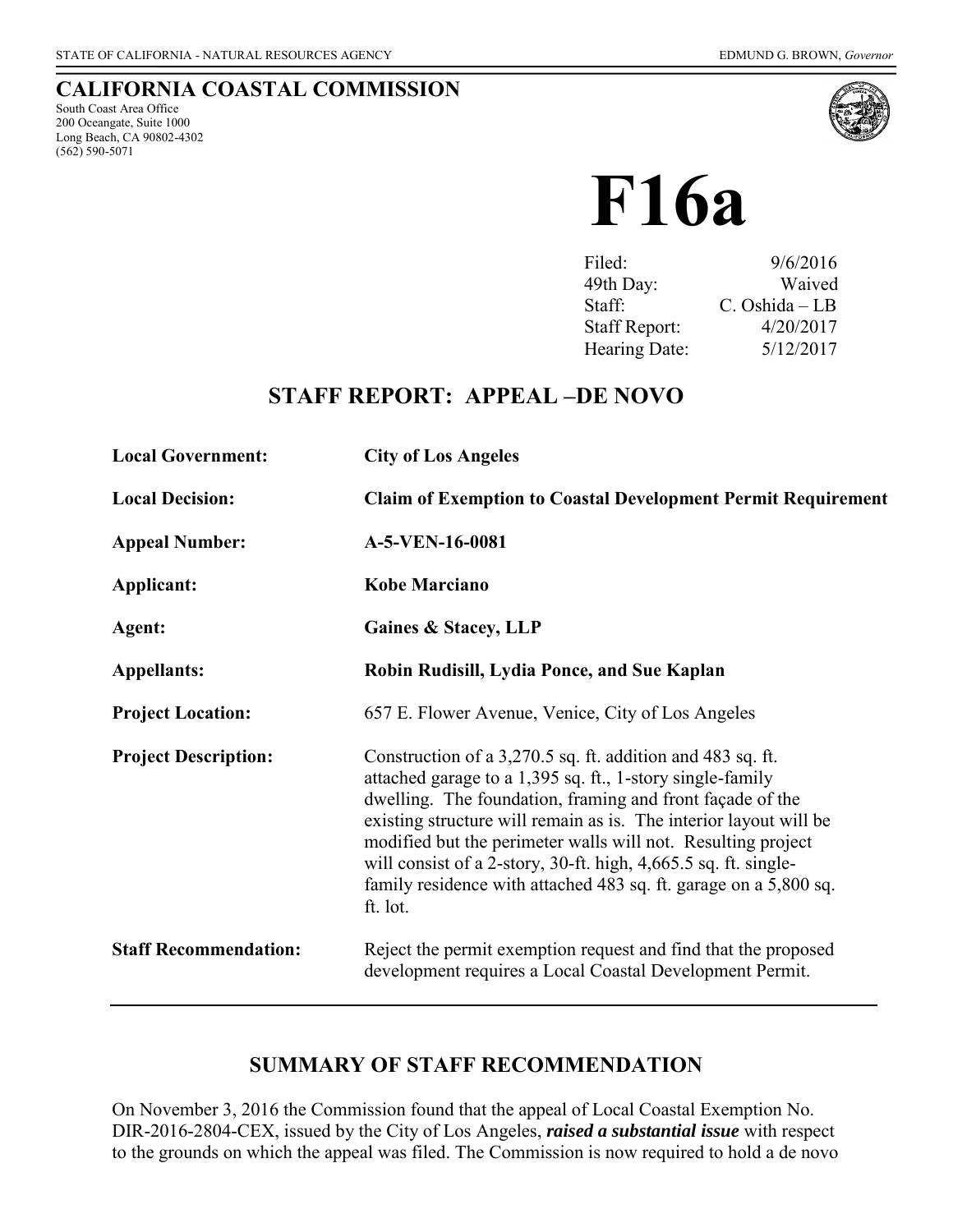#### A-5-VEN-16-0081 (Marciano) Appeal –De Novo

hearing. Staff recommends that the Commission determine that the proposed development requires a coastal development permit from the City of Los Angeles. The City-approved development would retain 50 percent of the exterior of the existing home; however, it would also include an addition that is far larger than the existing home. Overall, the project would result in a 235 percent increase in the size of the structure – more than doubling its size – which constitutes a substantial redevelopment of the project site. This would result in the construction of what is, in practical effect, a new single-family residence **[\(Exhibit 4\)](https://documents.coastal.ca.gov/reports/2017/5/f16a/f16a-5-2017-exhibits.pdf),** rather than an improvement to the existing home. Therefore, the proposed project does not qualify as an "improvement" to an "existing" home and is non-exempt "development" as defined in the Coastal Act. Commission staff recommends that the Commission deny the claim of exemption and find the proposed development requires a local coastal development permit from the City of Los Angeles Department of City Planning. The motion to carry out the staff recommendation is on **page 4**.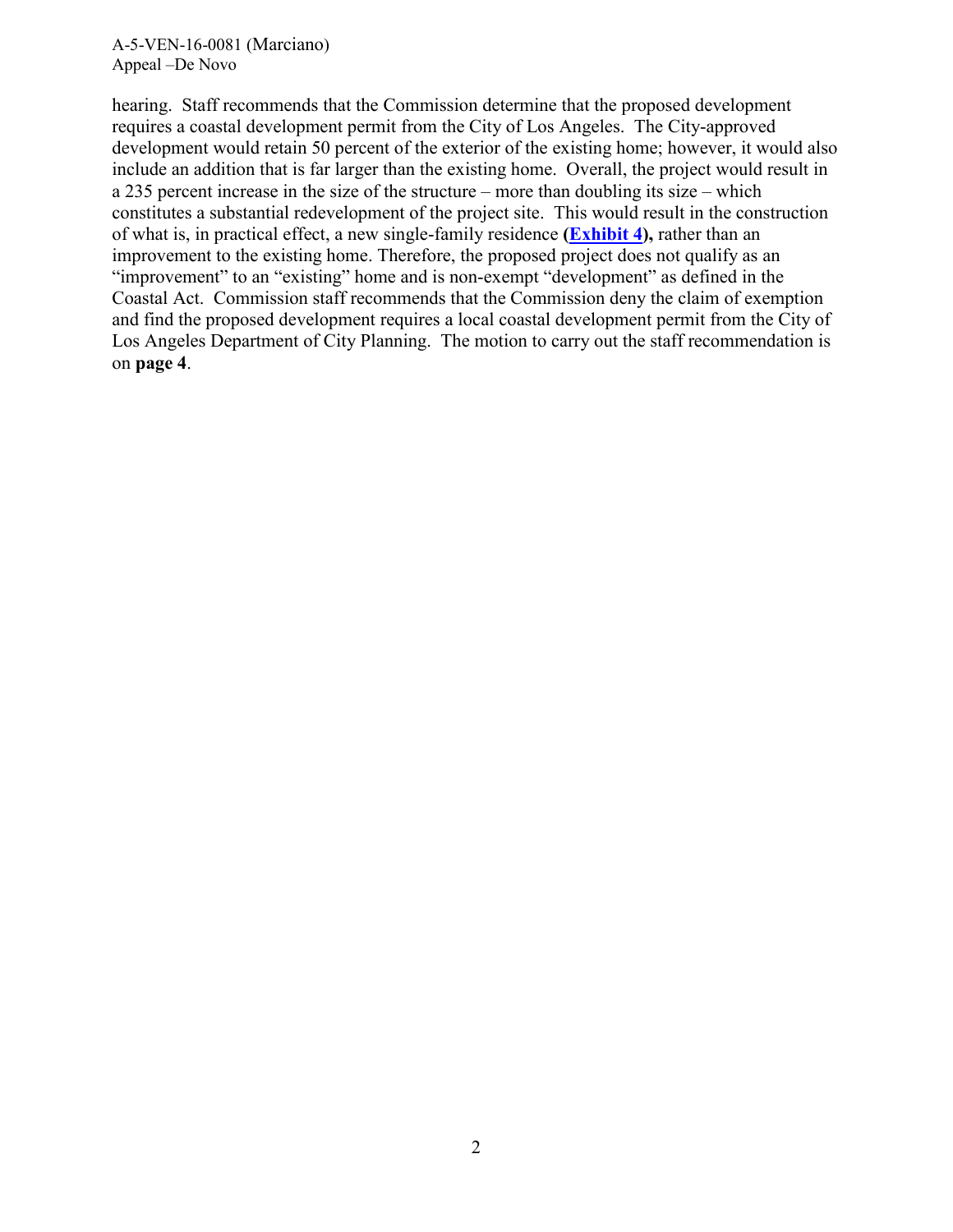# **TABLE OF CONTENTS**

Hearing Procedures: The Commission will take public testimony at this de novo hearing. Please visit the Commission desk outside of the hearing room, prior to the hearing on this item, for further details about providing public comment during the hearing.

**[APPENDICES](#page-10-0)**

Appendix A – [Substantive File Documents](#page-10-0)

**[EXHIBITS](https://documents.coastal.ca.gov/reports/2017/5/f16a/f16a-5-2017-exhibits.pdf)**  Exhibit 1 – Project Location/Vicinity Map Exhibit  $2$  – [Photo of Site](https://documents.coastal.ca.gov/reports/2017/5/f16a/f16a-5-2017-exhibits.pdf) Exhibit  $3 - Appeal$ Exhibit 4 – [Architectural Plans](https://documents.coastal.ca.gov/reports/2017/5/f16a/f16a-5-2017-exhibits.pdf)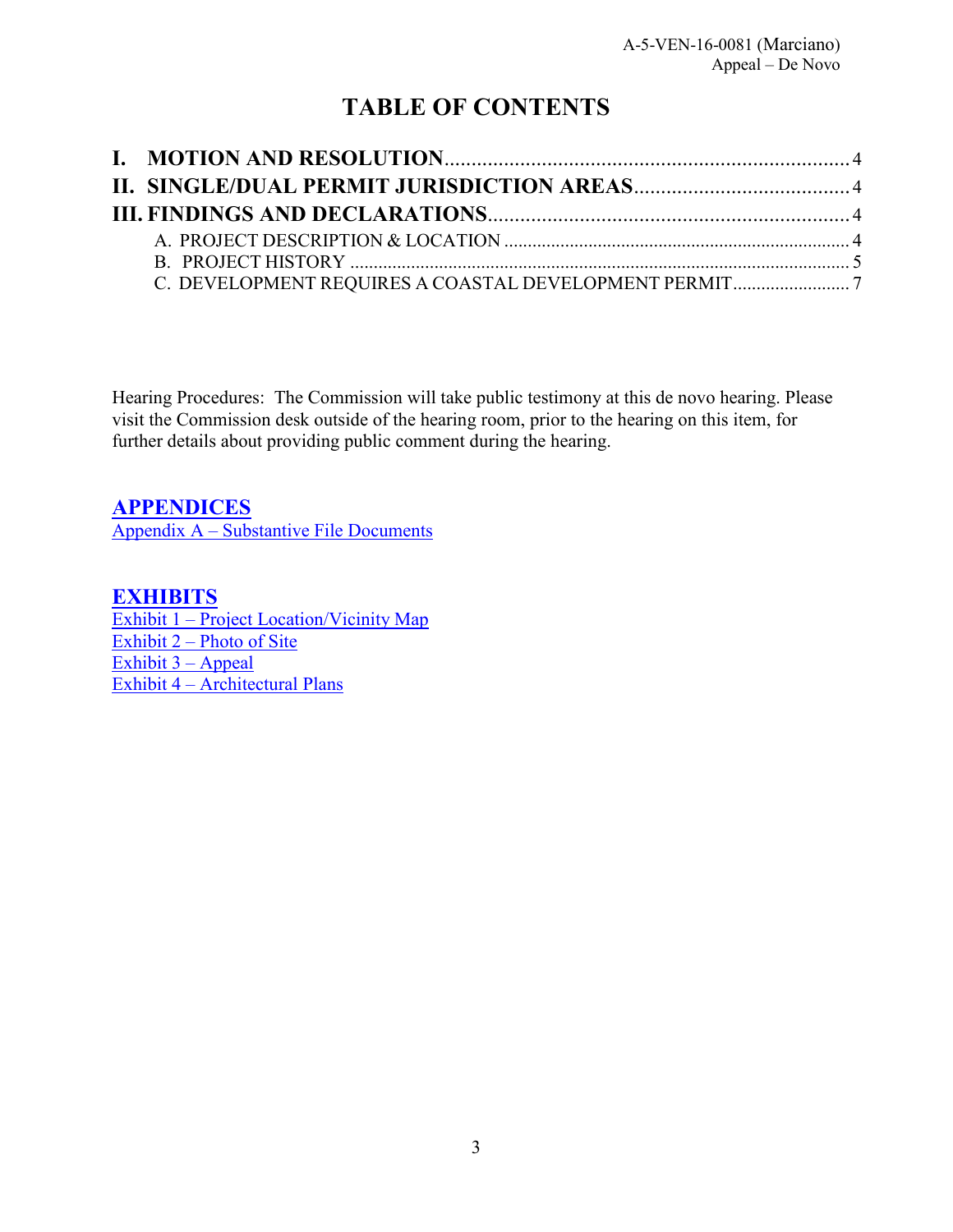## <span id="page-3-0"></span>**I. MOTION AND RESOLUTION**

#### **Motion:**

*I move that the Commission approve Claim of Exemption No. A-5-VEN-16-0081 for the development proposed by the applicant.* 

Staff recommends a **NO** vote. Failure of this motion will result in denial of the *claim of exemption* and adoption of the following resolution and findings. The motion passes only by affirmative vote of a majority of the Commissioners present.

#### **Resolution:**

*The Commission hereby denies the Claim of Exemption for the proposed development on the ground that the development is not exempt from the permitting requirements of the Coastal Act and adopts the findings set forth below.* 

## <span id="page-3-1"></span>**II. SINGLE/DUAL PERMIT JURISDICTION AREAS**

Section 30601 of the Coastal Act provides details regarding the geographic areas where applicants must also obtain a coastal development permit from the Commission in addition to obtaining a local coastal development permit from the City. These areas are considered Dual Permit Jurisdiction areas. Coastal zone areas outside of the Dual Permit Jurisdiction areas are considered Single Permit Jurisdiction areas. Pursuant to Section 30600(b) of the Coastal Act, the City of Los Angeles has been granted the authority to approve or deny coastal development permits in both jurisdictions, but all of the City's actions are appealable to the Commission. The proposed project site is located within the Single Permit Jurisdiction Area.

## <span id="page-3-2"></span>**III. FINDINGS AND DECLARATIONS**

#### <span id="page-3-3"></span>**A. PROJECT DESCRIPTION & LOCATION**

Currently, the proposed project site is occupied by a 1,395 square foot, one-story single family residence. The Los Angeles County Tax Assessor records indicate that an existing one-story 936 square foot home at 657 E. Flower Avenue was constructed in 1922, and Los Angeles Building and Safety records indicate that a one-story addition was added to the rear of the existing house in 1955 (per City of Los Angeles Building and Safety Permit No. 1955-12762; pre-Coastal Act). The scope of work provided by the applicant on the City's Coastal Exemption form is *"Add 3,270.5 sq. ft. & new 483 sq. ft. garage to existing 1,395 sq. ft. 1-story house. The foundation, framing & front façade of existing structure will remain as is. The interior layout will be modified but the perimeter walls not."* 

The City of Los Angeles did retain copies of plans for this project when it was deemed exempt from permit requirements, and submitted the project plans along with the coastal exemption to the Commission's South Coast Office on August 8, 2016 **[\(Exhibit 4\)](https://documents.coastal.ca.gov/reports/2017/5/f16a/f16a-5-2017-exhibits.pdf)**. According to the plans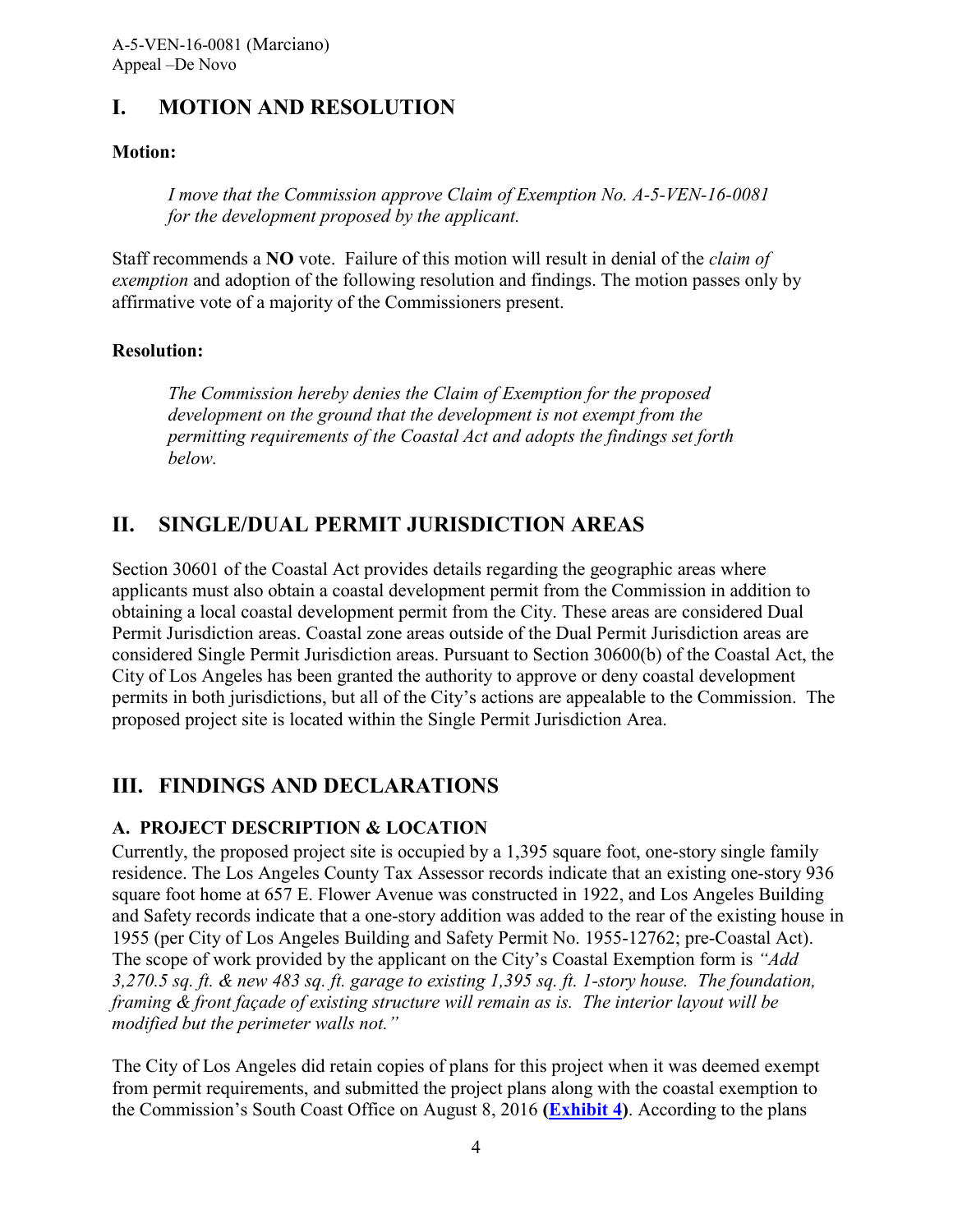submitted by the City, the scope of work includes: (1) the construction of a two-story (maximum height of 30 feet), 3,270.5 square foot addition to the rear of the existing single-family residence; (2) "the foundation, framing and front façade of the existing structure will remain as is"; and (3) the interior layout of the existing house will be modified but the exterior walls as well as the roof lines will remain as is, except for the rear portion of the existing structure which will be slightly modified to accommodate for the necessary connections between the existing and new structures (**[Exhibit 4](https://documents.coastal.ca.gov/reports/2017/5/f16a/f16a-5-2017-exhibits.pdf)**). The scope of work on the City-approved plans adds that "this modification will not exceed 20% of the total square footage of the existing surfaces" (**[Exhibit 4](https://documents.coastal.ca.gov/reports/2017/5/f16a/f16a-5-2017-exhibits.pdf)**). The new secondfloor addition will cover the new first-floor footprint and only extend approximately 16 feet over the existing structure (portion of the 1955 addition). New foundational elements and load bearing walls are proposed on portions of the lot where none exist currently, while the existing foundation and perimeter walls will remain intact. Two on-site parking spaces will be maintained on-site in a new attached garage.

The plans also state that the roofing material (i.e. shingles) and siding material will be replaced so that the proposed addition and the existing structure match aesthetically. However, the applicant maintains that all underlying material, such as studs, framing, and most of the drywall, will not be removed during this process. In addition, additional structural support (beams) that may be added when the existing interior walls are removed will not result in the demolition of any of the existing structural elements (except some drywall). Flooring in the existing 1955 addition area that is lower than the original finished flooring will be cosmetically raised to level it, using a technique that will not damage or remove the existing foundation.

The proposed project will result in a new 4,665.5 square foot, two-story, 30-foot high, single family residence with an attached 483 square foot garage. Overall, the proposed project will result in an approximately 235 percent increase in the square footage of the structure (269 percent increase if the non-habitable garage space is included).

The project site is located in the Oakwood subarea at 657 E. Flower Avenue within the City of Los Angeles Single Permit Jurisdiction Area, about 0.7-mile inland of the beach **[\(Exhibit 1](https://documents.coastal.ca.gov/reports/2017/5/f16a/f16a-5-2017-exhibits.pdf)** and **[Exhibit 2\)](https://documents.coastal.ca.gov/reports/2017/5/f16a/f16a-5-2017-exhibits.pdf)**. The lot area is 5,800 square feet and is designated as for multi-family residential use according to the Venice certified LUP. The Oakwood neighborhood is comprised of an amalgam of new and old one-to-two story buildings with a maximum height of 25 feet for flat roofs and 30 feet for varied rooflines; roof access structures are typically permitted to extend 10 feet above the flat roof height limit. Within the 600 block of E. Flower Avenue, the residential buildings range in size from 198 sq. ft. (653 E. Flower Avenue) to 6,596 sq. ft. (676 E. Flower Avenue), and the average residential building size is 2,268 square feet. In addition, these buildings range in number of residential units from single-family to nine (9) units on a single lot (676 E. Flower Avenue).

#### <span id="page-4-0"></span>**B. PROJECT HISTORY**

On October 29, 2015, the City of Los Angeles, Department of City Planning issued a Coastal Exemption (DIR 2015-3961-CEX) for a "*2-story addition with new attached 2-car garage to existing one-story, single-family dwelling; major alterations to existing single-family dwelling; 55% of existing wall to remain. Existing single-family dwelling = 936 sq. ft. Total addition = 5,503 sq. ft. And demo garage 10'x12'; demo by handwreck, sewer cap is not required.*" On October 28, 2015, the City of Los Angeles, Department of City Planning issued a Director of Planning Sign-Off (DIR-2015-3655-VSO) for the "*remodel and addition to an existing one-story single family*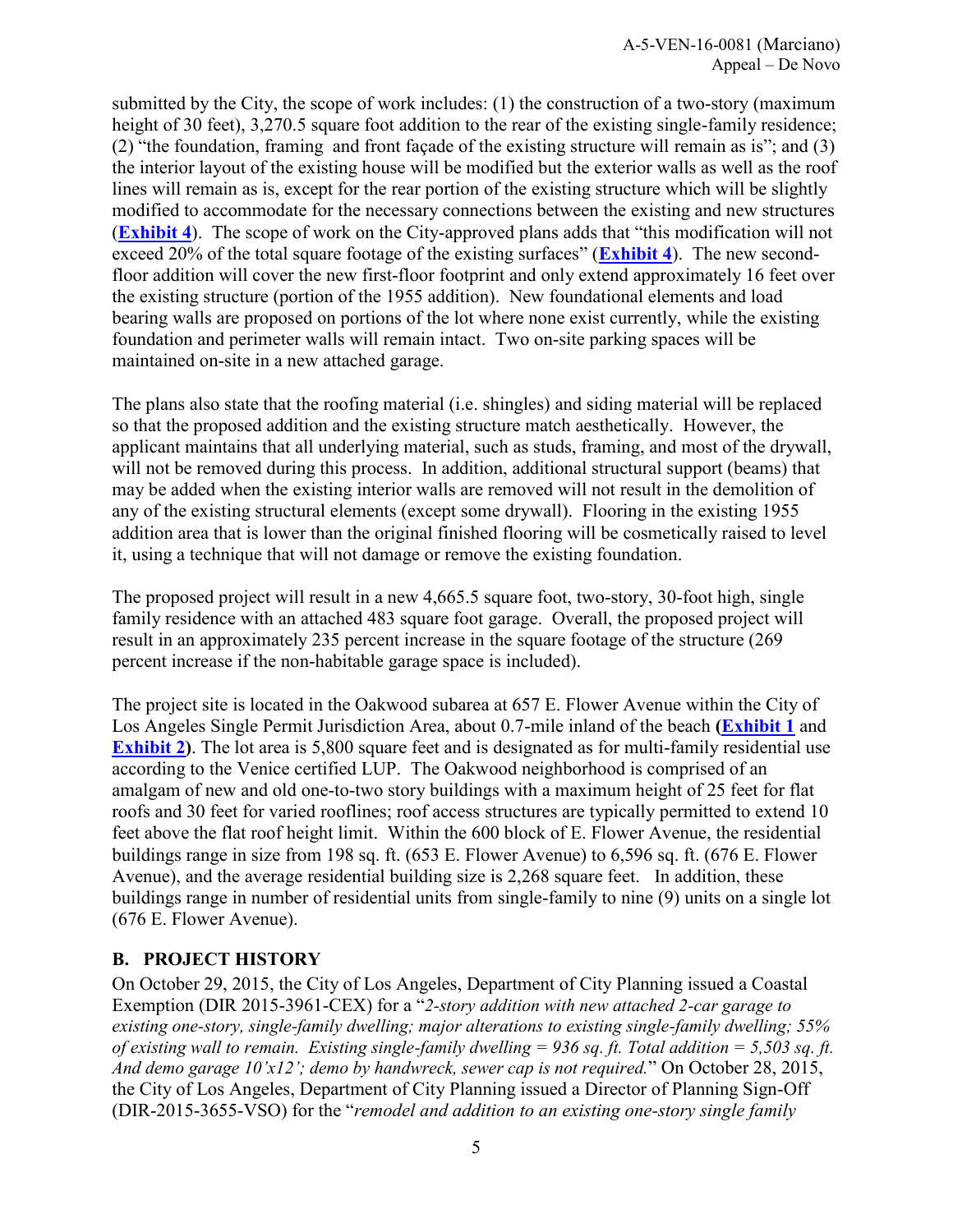A-5-VEN-16-0081 (Marciano) Appeal –De Novo

*dwelling and demolition of a detached garage. Project will result in a 2,766 SF second story, a roof deck, two RASs, and an attached two car garage. Project will remove/alter 45% of the existing exterior walls.*"

The City forwarded a copy of the Coastal Exemption to the Coastal Commission's South Coast District Office on February 1, 2016. On March 1, 2016, the claim of exemption was appealed to the Commission's South Coast District Office (A-5-VEN-16-0024). On March 18, 2016, the applicant waived the 49-day rule for hearing an appeal. On May 10, 2016, the applicant withdrew their claim of exemption (DIR-2015-3961-CEX), which was the subject of appeal A-5-VEN-16-0024. On April 25, 2016 and May 23, 2016, the applicant and agent (at the time) met with Commission staff to clarify what types of development qualified for a Coastal Exemption and potential options as they moved forward with the proposed project.

On July 6, 2016, the City Department of Building and Safety issued Building Permit No. 16014- 20000-02860 for an "addition to (E) one story SFD, (N) second story & (N) att. 2 car garage. All work per engineering," prior to receiving a coastal exemption or coastal developments permit. However, no work has commenced at the project site. On August 3, 2016, the City of Los Angeles, Department of City Planning issued a Coastal Exemption (DIR 2016-2804-CEX) **[\(Exhibit 3\)](https://documents.coastal.ca.gov/reports/2017/5/f16a/f16a-5-2017-exhibits.pdf)** for a project that would "*Add 3,270.5 sq. ft. & new 483 sq. ft. garage to existing 1,395 sq. ft. 1-story house. The foundation, framing & front façade of existing structure will remain as is. The interior layout will be modified but the perimeter walls not.*" The applicant name listed on the City's exemption is Kobe Marciano. The box checked on the City's exemption form is "Improvements to Existing Single-Family Residences."

The City forwarded a copy of the Coastal Exemption to the Coastal Commission's South Coast District Office on August 8, 2016, and, at that time, Coastal Commission staff established the twenty working-day appeal period for the local CDP action (**[Exhibit 3](https://documents.coastal.ca.gov/reports/2017/5/f16a/f16a-5-2017-exhibits.pdf)**). On August 31, 2016, the City Department of Building and Safety issued Building Permit No. 16016-20000-19974 for a building alteration/repair for the replacement drywall, insulation, and roof re-sheathing. On September 6, 2016, the appellants submitted the appeal to the Commission's South Coast District Office. The appeal of the City's action was determined to be valid because it was received prior to the expiration of the twenty working-day period in which any action by the City of Los Angeles can be appealed to the Commission. On September 7, 2016, a Notification of Appeal was sent to the Los Angeles Department of City Planning and the applicant, notifying each party of the appeal of DIR-2016-2804-CEX, and the decision was stayed pending Commission action on the appeal. On September 21, 2016, the applicant waived the 49-day rule for hearing an appeal.

<span id="page-5-0"></span>On November 3, 2016, the Commission found that a substantial issue exists with respect to the grounds on which the appeal was filed. The Commission's finding of Substantial Issue suspended Local Coastal Exemption No. DIR-2016-2804-CEX, and the Commission is now required to hold a de novo hearing on the applicant's request for a coastal exemption.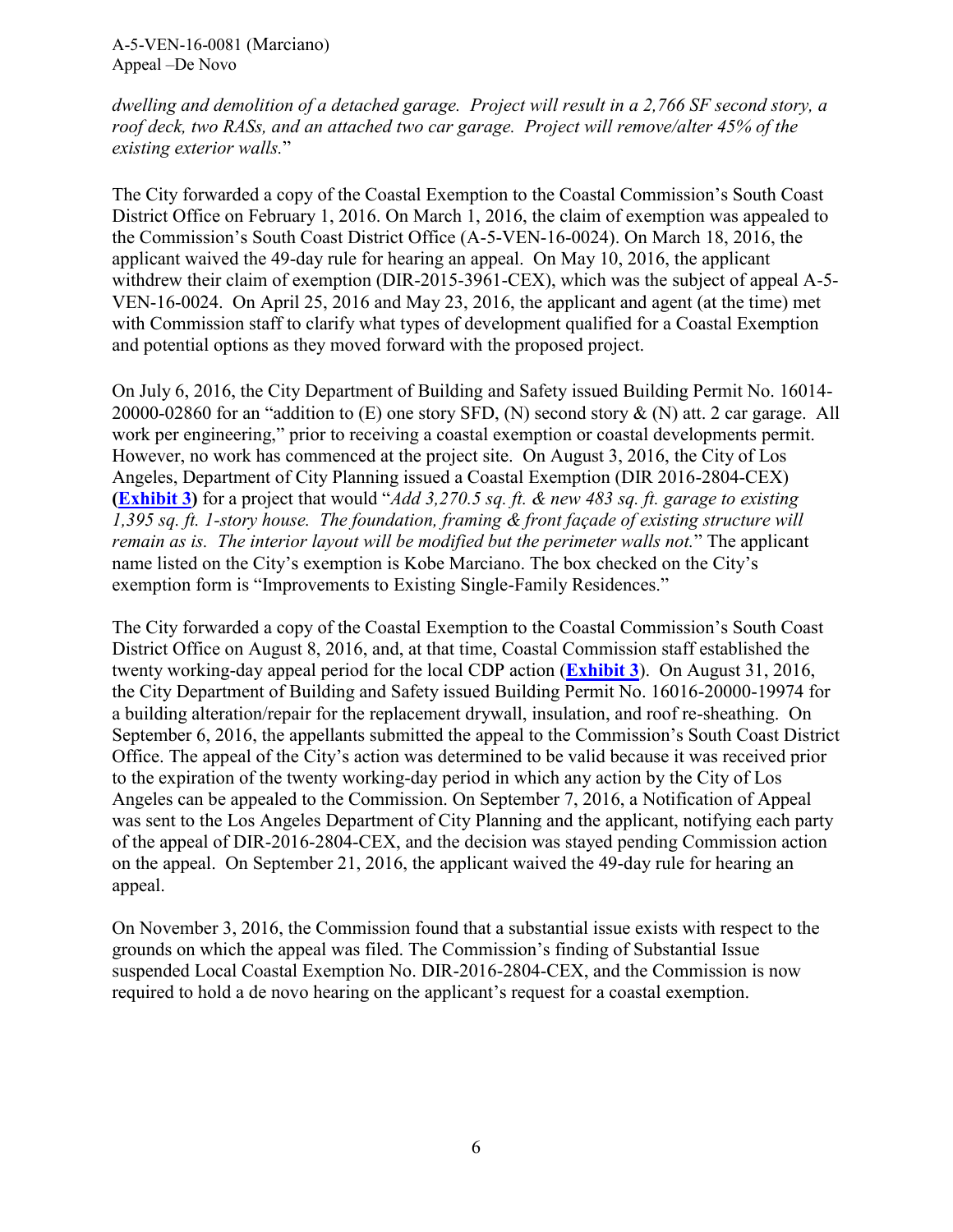#### **C. DEVELOPMENT REQUIRES A COASTAL DEVELOPMENT PERMIT**

Section 30600(a) of the Coastal Act requires that anyone wishing to perform or undertake any development within the coastal zone shall obtain a coastal development permit. Development is broadly defined by Section 30106 of the Coastal Act, which states:

*"Development" means, on land, in or under water, the placement or erection of any solid material or structure; discharge or disposal of any dredged material or of any gaseous, liquid, solid, or thermal waste; grading, removing, dredging, mining, or extraction of any materials; change in the density or intensity of use of land, including, but not limited to, subdivision pursuant to the Subdivision Map Act (commencing with Section 664l0 of the Government Code), and any other division of land, including lot splits, except where the land division is brought about in connection with the purchase of such land by a public agency for public recreational use; change in the intensity of use of water, or of access thereto; construction, reconstruction, demolition, or alteration of the size of any structure, including any facility of any private, public, or municipal utility; and the removal or harvesting of major vegetation other than for agricultural purposes, kelp harvesting, and timber operations which are in accordance with a timber harvesting plan submitted pursuant to the provisions of the Z'berg-Nejedly Forest Practice Act of l973 (commencing with Section 45ll).* 

Construction, reconstruction, demolition, or alteration of the size of any structure in the coastal zone is development that requires a coastal development permit, unless the development qualifies as development that is authorized without a coastal development permit.

Coastal Act Section 30610 Developments authorized without permit, states:

*Notwithstanding any other provision of this division, no coastal development permit shall be required pursuant to this chapter for the following types of development and in the following areas:* 

*(a) Improvements to existing single-family residences; provided, however, that the commission shall specify, by regulation, those classes of development which involve a risk of adverse environmental effect and shall require that a coastal development permit be obtained pursuant to this chapter….* 

*(d) Repair or maintenance activities that do not result in an addition to, or enlargement or expansion of, the object of those repair or maintenance activities; provided, however, that if the commission determines that certain extraordinary methods of repair and maintenance involve a risk of substantial adverse environmental impact, it shall, by regulation, require that a permit be obtained pursuant to this chapter.* 

Section 13250 Improvements to Existing Single-Family Residences, states:

*(a) For purposes of Public Resources Code Section 30610(a) where there is an existing single-family residential building, the following shall be considered a part of that structure:*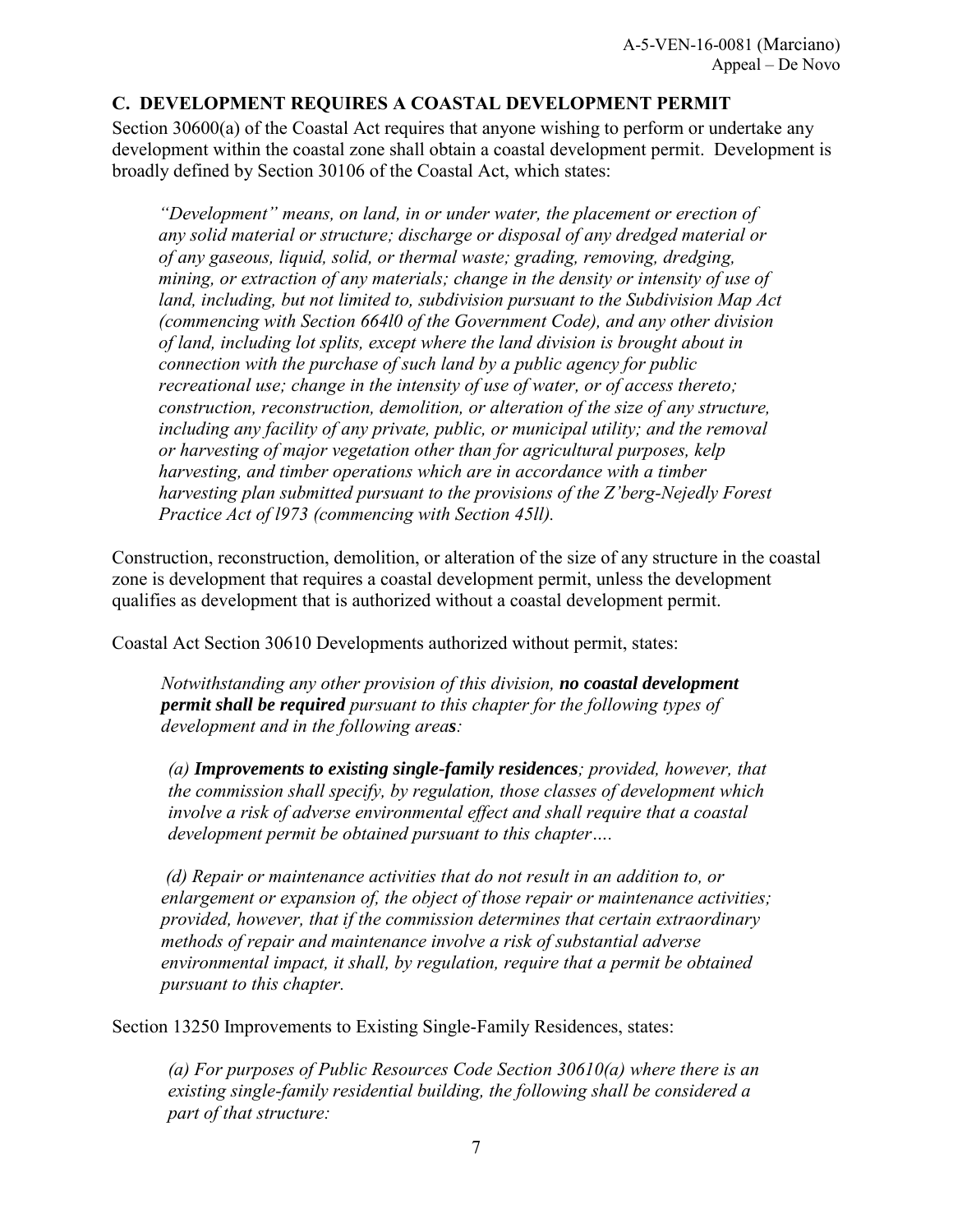*(1) All fixtures and other structures directly attached to a residence; (2) Structures on the property normally associated with a single-family residence, such as garages, swimming pools, fences, and storage sheds; but not including guest houses or self-contained residential units; and (3) Landscaping on the lot.* 

Additionally, the Commission typically requires fifty percent of the structure to be maintained in order to qualify as an existing structure.

Section 13252 Repair and Maintenance Activities That Require a Permit, states:

*(b) Unless destroyed by natural disaster, the replacement of 50 percent or more of a single family residence, seawall, revetment, bluff retaining wall, breakwater, groin or any other structure is not repair and maintenance under Section 30610(d) but instead constitutes a replacement structure requiring a coastal development permit.*

The grounds for this appeal are that the project is not exempt development as defined in the Coastal Act and, as such, the applicant must obtain a coastal development permit for the proposed development. Specifically, the appeal asserts that the development does not qualify as an improvement to an existing residence, and is thus not exempt per Section 13250. The applicant is proposing to retain 50 percent of the existing structure, which in some cases would mean that the addition would be considered an improvement to an "existing" home, rather than redevelopment of the site. In this case, however, despite the fact that less than 50 percent of the existing structure will be demolished, the project cannot be considered an improvement to an existing structure because the project would increase the total habitable square footage of the single-family residence by approximately 235 percent. This large increase in the size of the structure, which would more than double its size, is not considered an improvement to an existing structure, but would in fact result in what is effectively a new residential structure, thereby requiring a coastal development permit.

The proposed project does not qualify for an exemption under Coastal Act Section 30610(a). Coastal Act Section 30610(a) allows *improvements* to existing single-family residences without a coastal development permit. In many cases, improvements to buildings include modest additions. Although the Coastal Act and its implementing regulations do not define "improvement," the regulations acknowledge that "improvements" generally include additions that result in an increase of at least up to 10 percent of internal floor area of an existing home. (see 14 Cal. Code Regs § 13250(b)(4).) However, provisions of the Coastal Act acknowledge that relatively large additions to existing structures really constitute new development, rather than improvements to existing structures. (See Pub. Res. Code § 30212: project constitutes "new development" if it increases the floor area, height, or bulk of a structure by more than 10 percent.) The regulations also state that the replacement of 50 percent or more of a single family residence constitutes a replacement structure, rather than repair or maintenance.

Accordingly, although the Coastal Act and its regulations do not explicitly limit the size of additions that qualify as "improvements" to "existing" homes—except if those homes are in specific locations (14 Cal. Code Regs 13250(b)(4))—it does acknowledge that there are limits to what can be considered an improvement to an existing home, rather than what is, in reality, a redeveloped home. The Commission need not decide what, exactly, the dividing line is between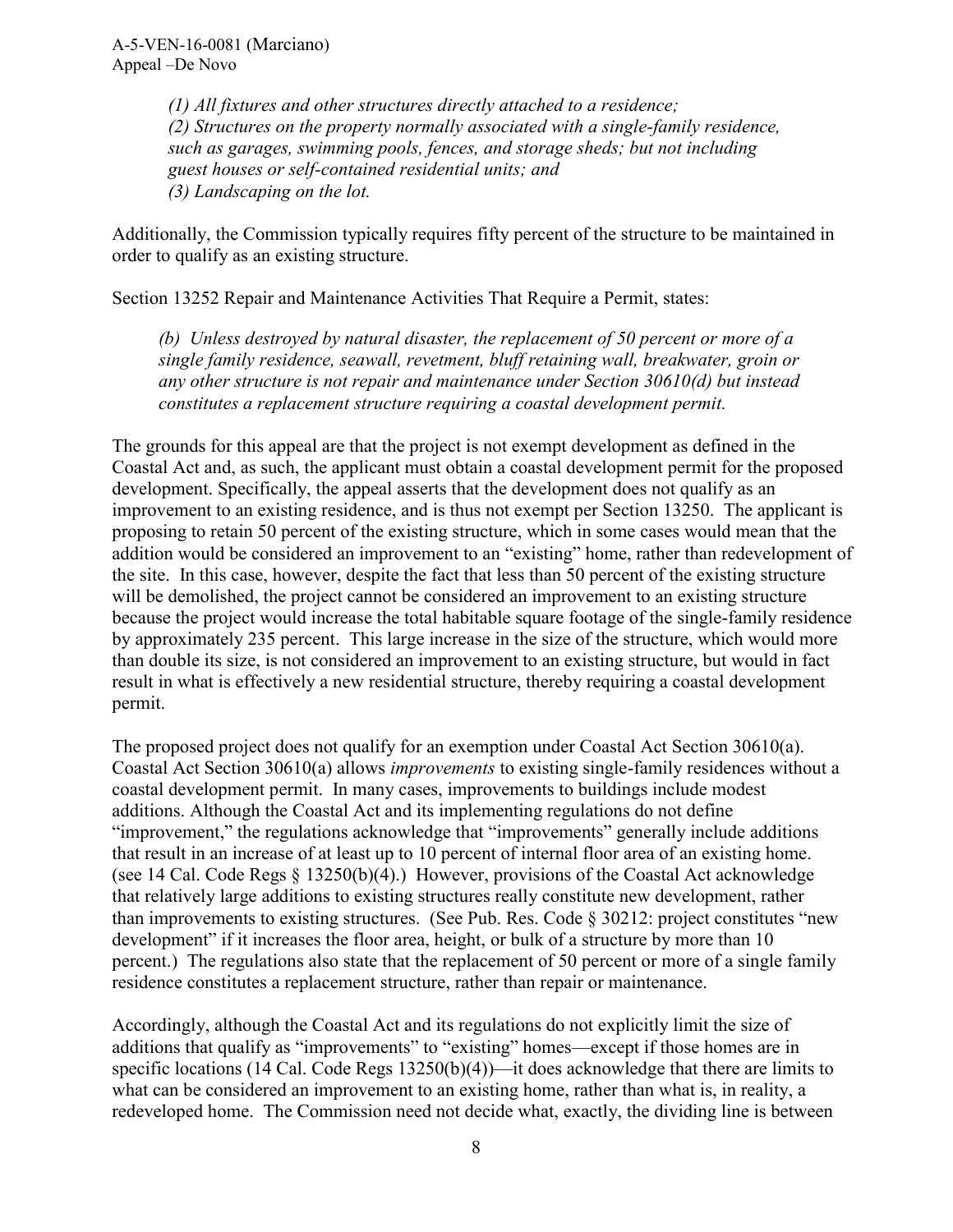additions that qualify as improvements to existing homes versus ones that constitute new development or redevelopment. Here, the proposed project is clearly not an improvement to an existing home, as it would more than double the size of the existing structure (235 percent increase of square footage) and gut the interior of the existing structure. This scope of work and size of addition constitutes substantial redevelopment of the site, resulting in what is, for all practical purposes, a new residence.

As proposed, the new addition to the single-family residence will result in an approximately 235 percent increase in the total square footage of the structure (269 percent increase if the nonhabitable garage space is included); more than doubling the size of the residence (**[Exhibit 4](https://documents.coastal.ca.gov/reports/2017/5/f16a/f16a-5-2017-exhibits.pdf)**). Furthermore, the footprint of the building on the 5,800 square foot lot would also more than double as a result of the addition – increasing from 1,395 square feet to 2,981 square feet (see Table 1). The proposed plans indicate that the interior of the existing single-family residence will be remodeled, and all bedrooms and full bathrooms in this area of the house will be removed. In addition, as proposed, the original 1,395 square feet of the house will only include a kitchen, a living room, a breakfast area, and a powder room. All four (4) bedrooms, including a master suite, five (5) bathrooms, a great room, a dining room, den and a wine cellar will be located in the proposed new 3,270.5 square feet. The proposed development would also include a new 483 square foot attached garage. Since the proposed project by itself will be far larger than the existing structure, this development cannot be considered an improvement to an existing home.

| <b>Structure</b>    | <b>Existing</b>  | <b>Proposed</b> | <b>Proposed Final</b> | Percentage      |
|---------------------|------------------|-----------------|-----------------------|-----------------|
| Component           | <b>Structure</b> | Change          | Project               | <b>Increase</b> |
| Square footage      | 1,395            | $3,270.5*$      | 4,665.5               | 234.4%          |
| Footprint (sq. ft.) | 1,395            | 1,586           | 2,981                 | 113%            |
| Height (ft.)        | .1.9             | 18.1            | 30                    | 152%            |
| # of Stories        |                  |                 |                       | 100%            |
|                     |                  |                 |                       |                 |

Table 1: Comparison of Existing Structure versus Proposed Structure

\*only includes habitable space/proposed attached garage space not included

For the reasons previously stated, the proposed project also does not qualify for an exemption under Coastal Act Section 30610(d). Coastal Act Section 30610(d) allows for repair and maintenance activities on existing single family residences so long as the repair and maintenance does not result in an addition to, or enlargement or expansion of, the single family home. The proposed project is for a much larger single-family residence.

While the current project is proposing to remove less than 50 percent of the existing structure, in this case, the question of demolition is not dispositive. Because the proposed project would significantly increase the size of the structure, it constitutes a substantial redevelopment of the project site rather than an improvement to a single-family residence. In past actions, the Commission has found that substantial redevelopment of a project in the Venice coastal zone is not exempt under any section or provision of the Coastal Act or the Commission's Regulations and requires a coastal development permit. Therefore, because the proposed project would result in the substantial redevelopment of the project site rather than an improvement to an existing home, resulting in what is effectively a new single-family residence, the project is not exempt development. As such, the applicant must obtain a coastal development permit for the proposed development.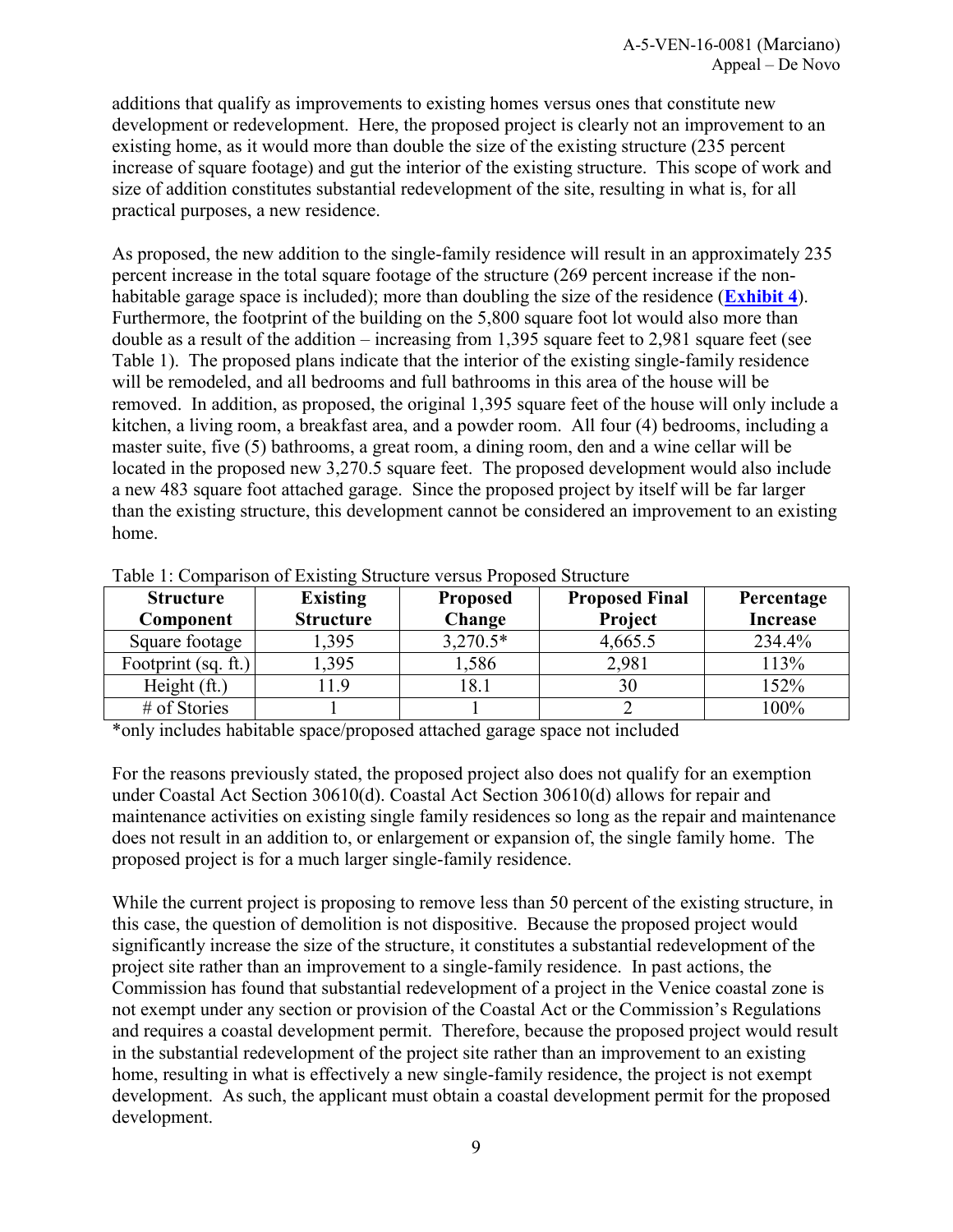Coastal Act Section 30600 Coastal Development Permit; Procedures Prior to Certification of Local Coastal Program, states:

*(a) Except as provided in subdivision (e), and in addition to obtaining any other permit required by law from any local government or from any state, regional, or local agency, any person as defined in Section 21066, wishing to perform or undertake any development in the coastal zone, other than a facility subject to Section 25500, shall obtain a coastal development permit.* 

*(b) (1) Prior to certification of its local coastal program, a local government may, with respect to any development within its area of jurisdiction in the coastal zone and consistent with the provisions of Sections 30604, 30620, and 30620.5, establish procedures for the filing, processing, review, modification, approval, or denial of a coastal development permit. Those procedures may be incorporated and made a part of the procedures relating to any other appropriate land use development permit issued by the local government. (2) A coastal development permit from a local government shall not be required by this subdivision for any development on tidelands, submerged lands, or on public trust lands, whether filled or unfilled, or for any development by a public agency for which a local government permit is not otherwise required.* 

*(c) If prior to certification of its local coastal program, a local government does not exercise the option provided in subdivision (b), or a development is not subject to the requirements of subdivision (b), a coastal development permit shall be obtained from the commission or from a local government as provided in subdivision (d).* 

*(d) After certification of its local coastal program or pursuant to the provisions of Section 30600.5, a coastal development permit shall be obtained from the local government as provided for in Section 30519 or Section 30600.5.* 

Pursuant to Section 30600(b) of the Coastal Act, the City of Los Angeles has opted to issue its own coastal development permits prior to certification of a Local Coastal Program (LCP). The proposed project site is located within the *Single Permit Jurisdiction Area.* For the reasons discussed in detail above, the proposed project constitutes the redevelopment of the project site by effectively constructing a new single-family residence with a habitable square footage that would increase the size of the existing structure by approximately 235 percent, resulting in a new single-family residence, which is not exempt under any policy or provision of the Coastal Act or the Commission's Regulations. Therefore, the proposed project requires a local coastal development permit, processed by the City of Los Angeles. The local coastal development permit process is the process during which the proposed development will be reviewed for its consistency with the Coastal Act and local land use regulations, including those related to mass, scale and character with that of the surrounding community. Because the evidence does not support exempting the proposed project from Coastal Act permitting requirements, *Coastal Exemption No. A-5-VEN-16-0081* is denied.